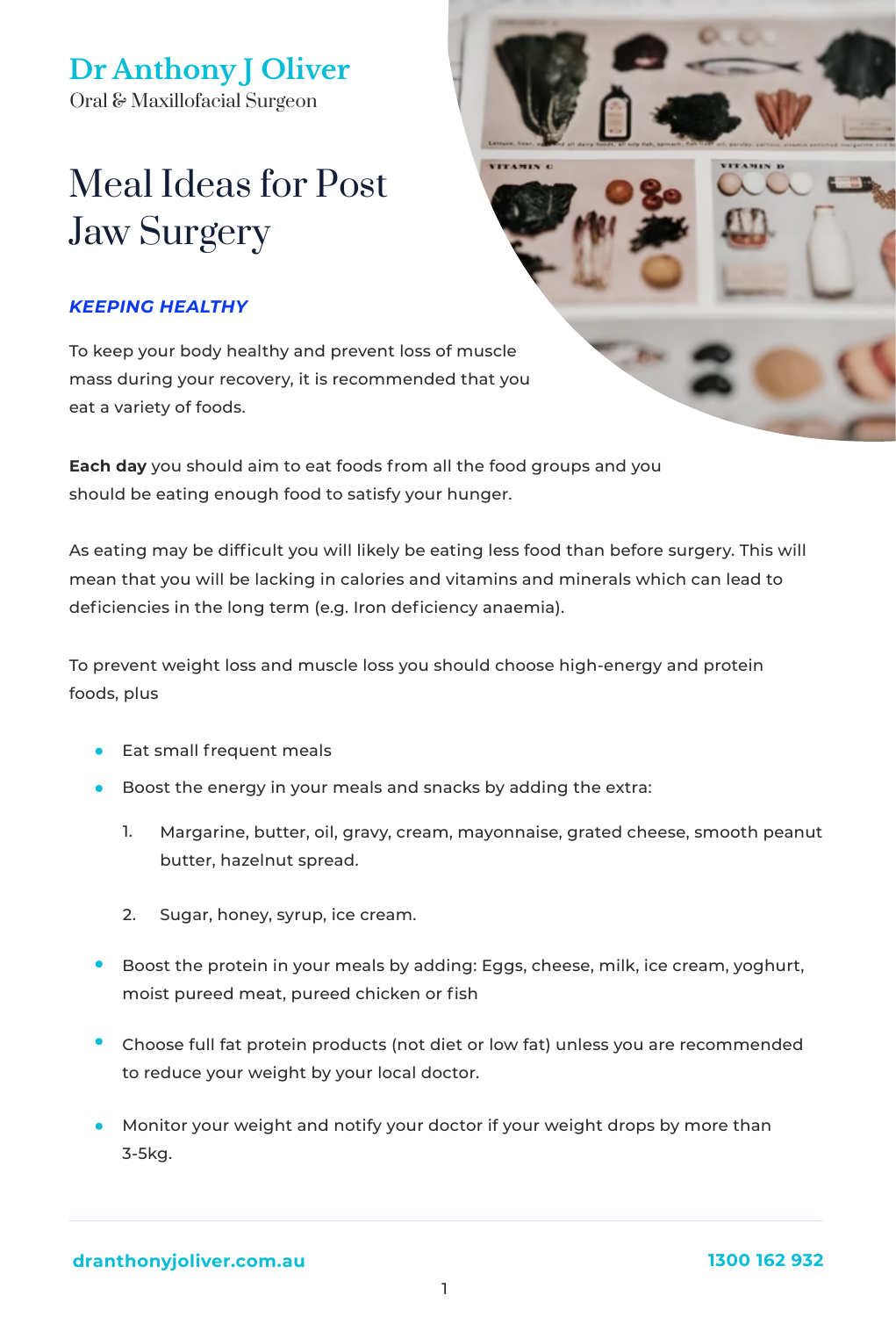- Milk  $\bullet$
- Ice-Cream and Frozen yoghurt  $\bullet$
- Melted Cheese
- Ricotta and cottage cheese  $\bullet$

- Porridge  $\bullet$
- Weetbix or other cereal soaked well in milk
- Very soft well cooked small pasta (e.g. Small Macaroni)

Very soft well cooked rice (Risotto, Rice Pudding)

To assist healing after jaw surgery it is recommended that you eat foods that require a minimal amount of chewing for approximately 4 to 6 weeks. However it is important to maintain a balanced diet whilst recovering from your surgery.

### **Dr Anthony J Oliver** Oral & Maxillofacial Surgeon

After the surgery your jaw is tender and to prevent strain on the surgery area you need to rest the jaw and chew minimally.



As a general principle choose soft moist foods and avoid dry crunchy foods. Tip: If using a blender or stick blender to puree foods, make sure you add extra sauce or

gravy to keep it moist.



2



### *FOODS TO SELECT WHILE HEALING*

#### *Food groups*

#### **PROTEIN:**

- Scrambled, Poached and boiled eggs
- Very soft and moist pureed cooked meats
- Well mashed beans and legumes  $\bullet$

#### **DAIRY:**

#### **BREAD AND CEREALS:**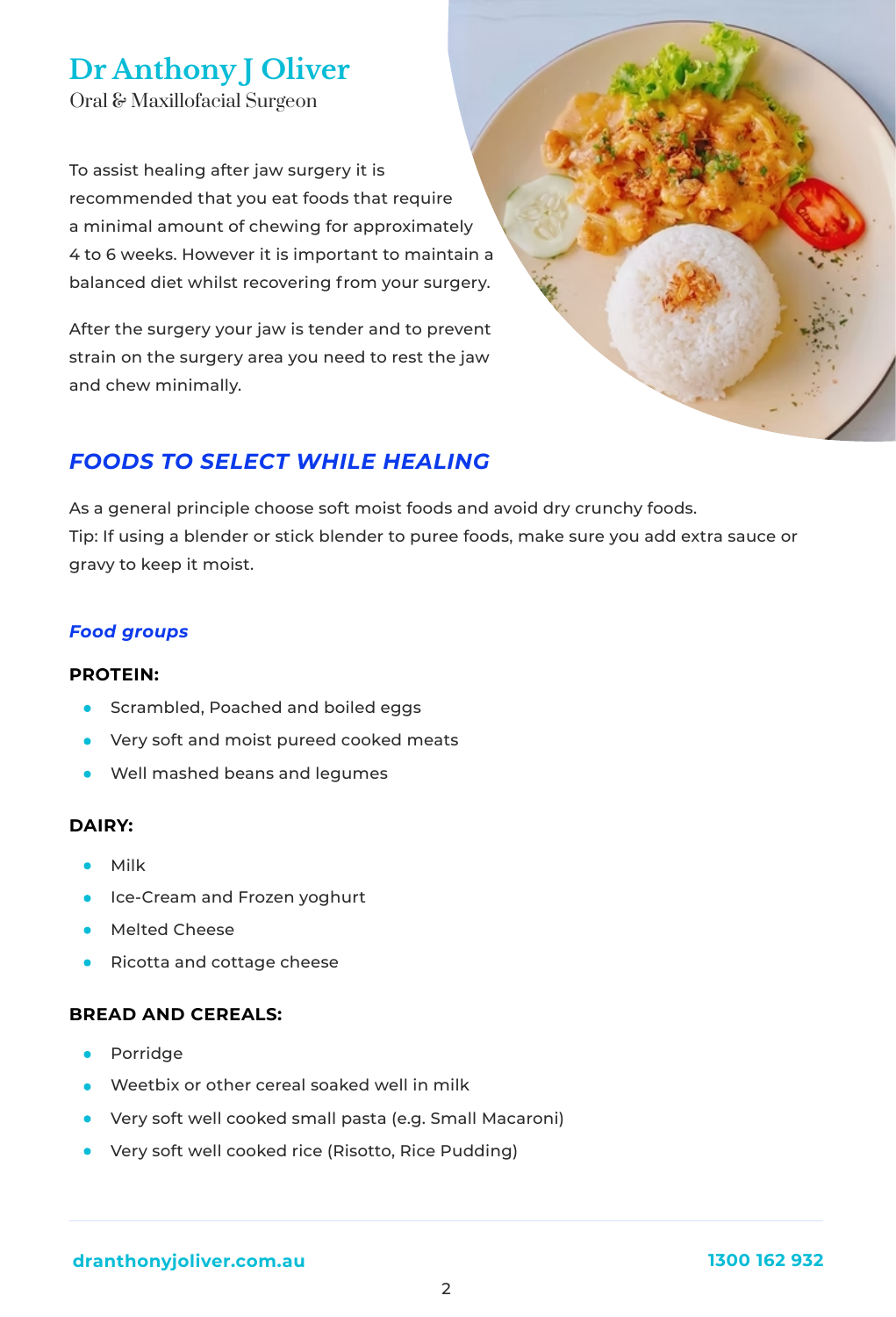#### **dranthonyjoliver.com.au**

3



- Pureed soft cooked vegetables  $\bullet$
- Finely mashed soft cooked vegetables  $\bullet$

## **Dr Anthony J Oliver** Oral & Maxillofacial Surgeon

- Porridge, Weetbix, Weeties Vita Brits softened with warm milk  $\bullet$
- Very moist scrambled eggs
- Mashed stewed fruit  $\bullet$
- Fruit smoothies, Milk shake or Up & Go  $\bullet$

Pureed canned or homemade soups with meat, vegetables, canned legumes or cooked  $\bullet$ 

- Pureed fruit  $\bullet$
- Mashed banana
- Stewed and mashed soft fruit (Peaches & Apples)



- **•** Pureed casseroles or stews
- Very moist steamed fish with mashed/pureed vegetables

split peas or pasta

- Mashed avocado  $\bullet$
- Mashed tinned fruit  $\bullet$

- Custards, yoghurt, creamed rice and other dairy desserts  $\bullet$
- Pureed fruit-canned, stewed, soft fresh fruit  $\bullet$
- Jelly, mousse, crème caramel  $\bullet$
- Cheesecake without crust  $\bullet$
- Milk drink, Milo, smoothies, milkshakes, Up & Go  $\bullet$
- Nutritional supplements drinks  $\bullet$
- Sustagen



#### **VEGETABLES:**

#### **FRUIT:**

#### **BREAKFAST:**

#### **SNACKS:**

#### **LUNCH AND DINNERS:**

#### *Sample Meal Ideas:*